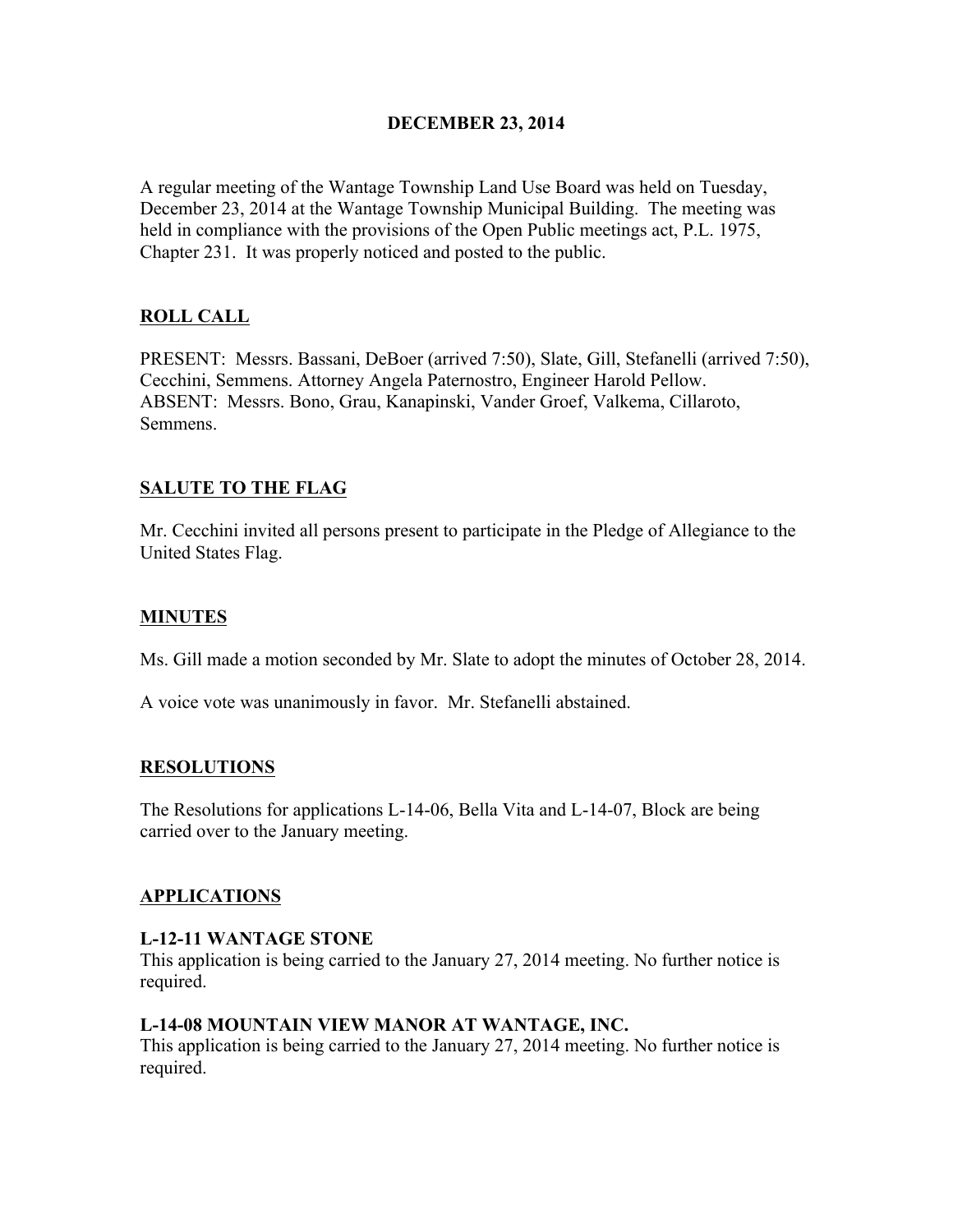# L-14-05 MERLE TACKEMA

The applicant is proposing to subdivide a 35.382 acre lot into one 14.437 acre lot to be known as Lot 5.13 and a remaining lot of 20.945 acres to be known as Lot 5.09. The property is located on Lowe Road in the R-5 zone and is known as Block 52, Lot 5.09. Notice has been made for a public hearing.

Mr. Pellow reviewed the checklist starting with item 1.08 regarding proper notification; Angela Paternostro, Esq stated notification is satisfactory.

Mr. Pellow questioned item 3.01 C stating the map does not show an outlet for the water in the rear of the property. The water runs from the front of the property to the back, Mr. Van der Heide said that would be corrected.

Mr. Pellow did not receive a letter regarding a new lot number, (item 4.07). Mr. Cecchini stated the new lot is Lot 5.13.

Attorney Paternostro swore in Merle Tackema from 36 Lowe Road and Attorney Martin Van der Heide III. Mr Tackema came before the board in 1996, a Resolution in 1997 created lots  $5.11 \& 5.12$ . The idea at the time for the property, was a multi-lot sub division. The applicant wishes to divide the property into two lots, one lot with applicants existing home on it will consist of 20.945 acres the other 14.437 acres.

A variance is needed for lot 5.13's width, 250 feet is needed and 100 exist. The remainder of lot 5.13 conforms to all bulk requirements for the R-5 Zone. The driveway in 5.11 is 15' wide, and must be paved 20' to where it branches off into the neighbor's property.

Originally, there was going to be a road since that no longer will happen lot 5.11 will require a joint maintenance agreement.

There must also be an access easement and a maintenance agreement provided for the driveway into Lot 5.13.

Item #5, the drainage has been shown on the revised map. Lot 5.13 will have to convey rights to the Township to drain storm water onto this lot from the drain in the 50 easement. The owner of Lot 5.13 is to maintain the drain through the 50-foot easement. The owner of Lots 5.11 and 5.13 are to have a maintenance agreement for the common driveway and ingress and egress rights over the 50-foot stem

## *To be shown in the deed*:

Item #9, the Sussex Borough waterline crosses Lots 5.13 & 5.09. This easement must be included in the deeds for these lots.

Item #10, the Tennessee Gas transmission line crosses Lot 5.13, this easement must be included in the deed for Lot 5.13

## *To be included in the resolution*.